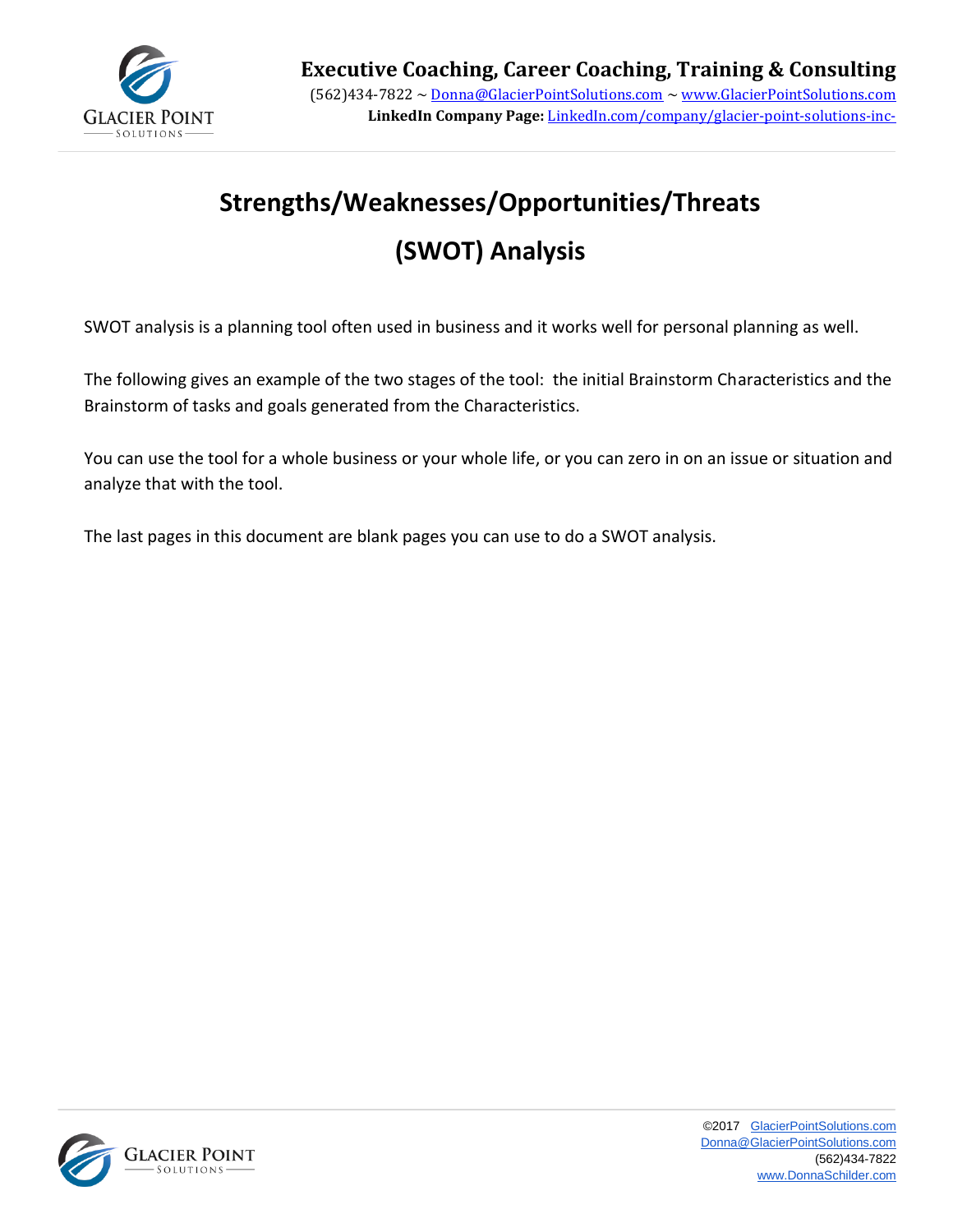

# **Example Strengths/Weaknesses/Opportunities/Threats**

# **(SWOT) Analysis**

#### **Topic:** Personal Life

| <b>Strengths</b>                                                                                                                                 | Weaknesses                                                                                                                                                                                           |
|--------------------------------------------------------------------------------------------------------------------------------------------------|------------------------------------------------------------------------------------------------------------------------------------------------------------------------------------------------------|
| Resilience<br>We work hard<br>We get along well with others<br>We know how to have fun<br>We know about business and finances<br>We are educated | We don't exercise enough<br>We like good food                                                                                                                                                        |
| <b>Opportunities</b>                                                                                                                             | <b>Threats</b>                                                                                                                                                                                       |
| Find another job closer to home<br>Start a business<br>Go back to school                                                                         | High blood pressure<br>Illness<br>Falls<br>Mugged, shot, murdered<br>A weaker U.S. economy<br>Lose our jobs<br>Earthquake (no earthquake insurance)<br>May need to support our mothers<br>Disability |

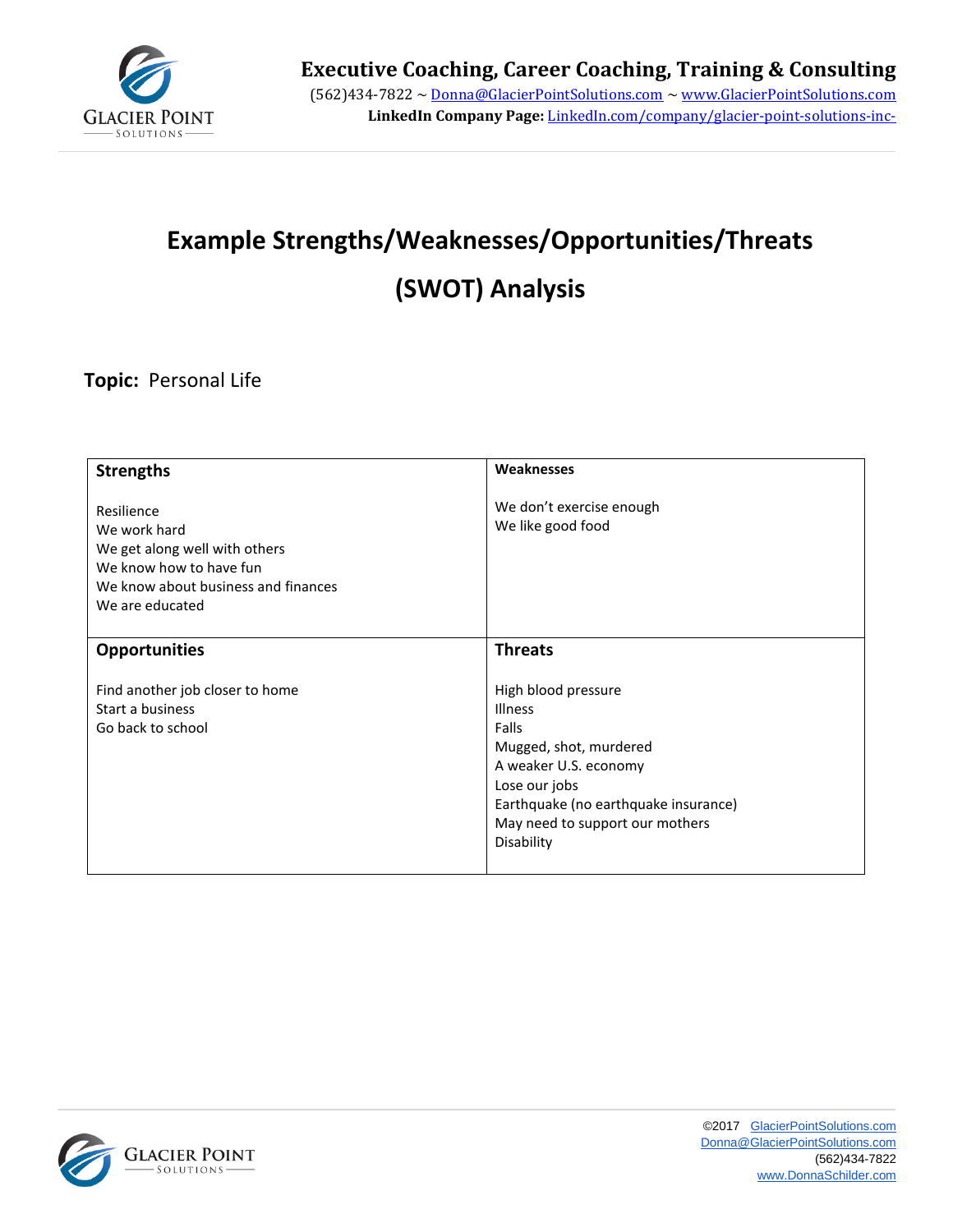

#### **Executive Coaching, Career Coaching, Training & Consulting**

(562)434-7822 ~ Donna@GlacierPointSolutions.com ~ www.GlacierPointSolutions.com **LinkedIn Company Page:** LinkedIn.com/company/glacier-point-solutions-inc-

### **Example**

### **SWOT Analysis - Goals**

| How can I (we) capitalize on my (our) strengths?                                                       | How can I (we) compensate for my (our) weaknesses?                                                                                                                                                                                                                                                                                                                                                                             |
|--------------------------------------------------------------------------------------------------------|--------------------------------------------------------------------------------------------------------------------------------------------------------------------------------------------------------------------------------------------------------------------------------------------------------------------------------------------------------------------------------------------------------------------------------|
| Keep an eye on the job market and look for ways to move<br>up in our jobs<br>Keep our network built up | Join a gym<br>Eat healthier at restaurants                                                                                                                                                                                                                                                                                                                                                                                     |
| How can I (we) take advantage of our opportunities?                                                    | How can I (we) prepare for or prevent the impact of my (our)<br>threats?                                                                                                                                                                                                                                                                                                                                                       |
| Look for a job closer from home<br>Start a small internet business                                     | Go to the Gym<br>Wear sensible shoes<br>Fix the staircase<br>Be careful of where we go at night<br>Have our resumes ready<br>Research what jobs are out there and get training if necessary<br>to be prepared<br>Get earthquake insurance<br>Get our earthquake kit up-to-date<br>Build a room onto the house for our mothers<br>Make sure our mothers have Life Insurance and Long Term<br>Healthcare Insurance<br>Save money |

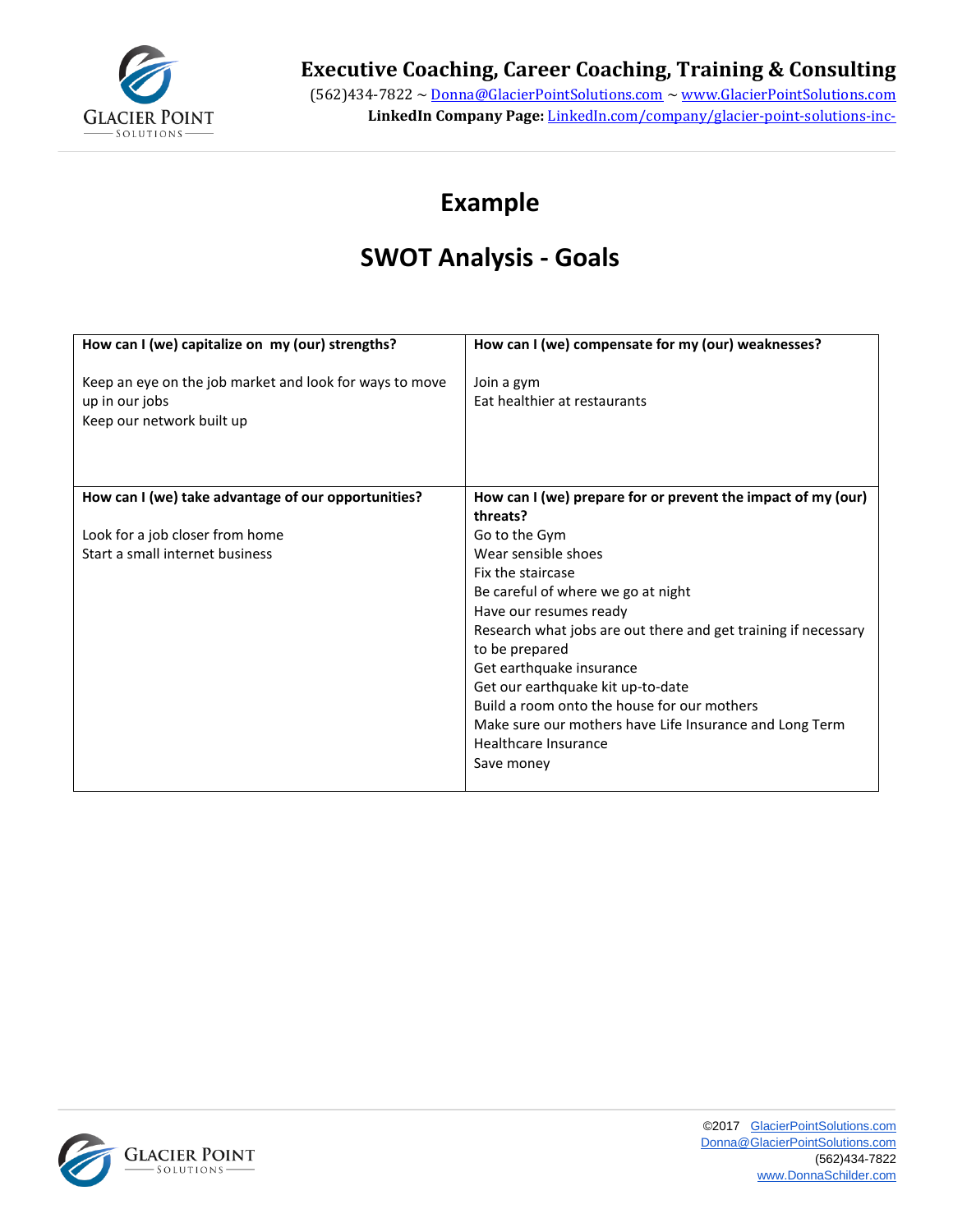

(562)434-7822 ~ Donna@GlacierPointSolutions.com ~ www.GlacierPointSolutions.com **LinkedIn Company Page:** LinkedIn.com/company/glacier-point-solutions-inc-

### **SWOT Analysis**

| <b>Strengths</b>     | Weaknesses     |
|----------------------|----------------|
|                      |                |
|                      |                |
|                      |                |
|                      |                |
|                      |                |
|                      |                |
|                      |                |
|                      |                |
|                      |                |
|                      |                |
|                      |                |
|                      |                |
| <b>Opportunities</b> | <b>Threats</b> |
|                      |                |
|                      |                |
|                      |                |
|                      |                |
|                      |                |
|                      |                |
|                      |                |
|                      |                |
|                      |                |